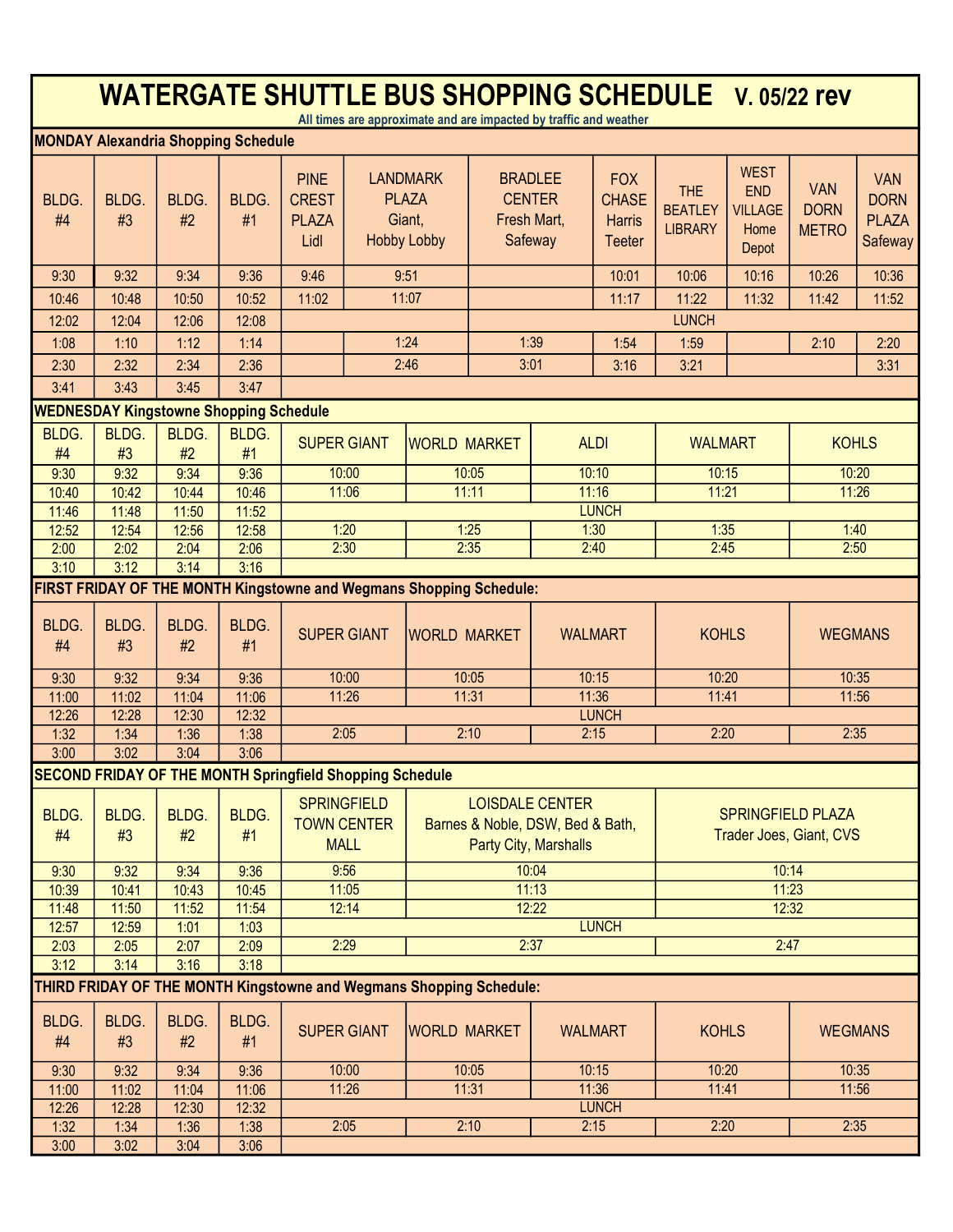| LAST FRIDAY OF THE MONTH Pentagon City Mall and Bradlee Center Shopping Schedule |       |       |       |                    |                                    |  |  |  |
|----------------------------------------------------------------------------------|-------|-------|-------|--------------------|------------------------------------|--|--|--|
| BLDG.                                                                            | BLDG. | BLDG. | BLDG. | PENTAGON CITY MALL | <b>BRADLEE CENTER</b>              |  |  |  |
| #4                                                                               | #3    | #2    | #1    |                    | <b>Fresh Market, Safeway, USPS</b> |  |  |  |
| 9:30                                                                             | 9:32  | 9:34  | 9:36  | 10:00              | 10:15                              |  |  |  |
| 10:30                                                                            | 10:32 | 10:34 | 10:36 | 11:00              | 11:15                              |  |  |  |
| 11:30                                                                            | 11:32 | 11:34 | 11:36 | 12:00              | 12:15                              |  |  |  |
| 12:30                                                                            | 12:32 | 12:34 | 12:36 | <b>LUNCH</b>       |                                    |  |  |  |
| 1:36                                                                             | 1:38  | 1:40  | 1.42  | 2:05               | 2:20                               |  |  |  |
| 2:35                                                                             | 2:37  | 2:39  | 2:41  |                    |                                    |  |  |  |

\*IMPORTANT NOTE: There are five Fridays in the following months: April, July, September, and December 2022. The fourth Friday in a five Friday month will follow the Springfield Shopping Schedule Second Friday schedule.

### SATURDAY Alexandria Shopping Schedule

| BLDG. | <b>BLDG.</b> | BLDG. | BLDG. | <b>ANDMARK</b> | <b>FOX</b> | <b>THE</b>   | <b>WEST</b> | L.A.  | Van   | VAN   |
|-------|--------------|-------|-------|----------------|------------|--------------|-------------|-------|-------|-------|
| 9:00  | 9:02         | 9:04  | 9:06  | 9:18           |            |              |             | 9:26  | 9:33  | 9:43  |
| 9:55  | 9:57         | 9.59  | 10:01 | 10:13          |            |              |             | 10:21 | 10:28 | 10:38 |
| 10:50 | 10:52        | 10:54 | 10:56 | 11:08          | 11:24      | 11:29        | 11:39       | 11:45 |       | 11:53 |
| 12:03 | 12:05        | 12:07 | 12:09 | 12:22          | 12:37      | 12:40        | 12:47       | 12:54 |       |       |
| 1:04  | 1:06         | 1:08  | 1:10  |                |            | <b>LUNCH</b> |             |       |       |       |
| 2:10  | 2:12         | 2:14  | 2:16  | 2:26           | 2:41       |              |             | 2:51  | 3:01  |       |
| 3:13  | 3:15         | 3:17  | 3:19  | 3:31           |            |              |             |       | 3:46  | 3:56  |
| 4:08  | 4:10         | 4:12  | 4:14  | 4:26           |            |              |             |       | 4:41  | 4:51  |
| 5:03  | 5:05         | 5:07  | 5:09  | 5:21           |            |              |             |       | 5:32  | 5:42  |
| 5:54  | 5:56         | 5:58  | 6:00  |                |            |              |             |       |       |       |

# WATERGATE SHUTTLE BUS RUSH HOUR SCHEDULE V.05/22 rev

All times are approximate and are impacted by traffic and weather

#### MONDAY THRU FRIDAY MORNING RUSH HOUR SCHEDULE

| BLDG. #4<br><b>BLDG. #3</b>                           |                       | <b>BLDG. #2</b> | BLDG.#1         | VAN DORN ST. METRO |         |  |  |  |
|-------------------------------------------------------|-----------------------|-----------------|-----------------|--------------------|---------|--|--|--|
| 5:58 AM<br>6:00 AM                                    |                       | 6:02 AM         | 6:04 AM         | 6:10 AM            |         |  |  |  |
| 6:24 AM                                               | 6:26 AM               |                 | 6:30 AM         | 6:36 AM            |         |  |  |  |
| 6:48 AM                                               | 6:50 AM               |                 | 6:54 AM         | 7:00 AM            |         |  |  |  |
| 7:12 AM                                               | $7:14 \, \text{AM}$   |                 | 7:18 AM         | 7:24 AM            |         |  |  |  |
| 7:36 AM                                               | 7:38 AM               |                 | 7:42 AM         | 7:48 AM            |         |  |  |  |
| 8:00 AM                                               | 8:02 AM               | 8:04 AM         | 8:06 AM         | 8:12 AM            |         |  |  |  |
| 8:35 AM                                               | 8:37 AM               | 8:39 AM         | 8:41 AM         | 8:47 AM            |         |  |  |  |
| <b>IMONDAY THRU FRIDAY EVENING RUSH HOUR SCHEDULE</b> |                       |                 |                 |                    |         |  |  |  |
|                                                       | <b>VAN DORN METRO</b> | <b>BLDG. #4</b> | <b>BLDG. #3</b> | <b>BLDG. #2</b>    | BLDG.#1 |  |  |  |
|                                                       |                       | 3:48 PM         | 3:50 PM         | 3:52 PM            | 3:54 PM |  |  |  |
|                                                       | 4:15 PM               | 4:30 PM         | 4:32 PM         | 4:34 PM            | 4:36 PM |  |  |  |
|                                                       | 4:45 PM               | 5:00 PM         | 5:02 PM         | 5:04 PM            | 5:06 PM |  |  |  |
|                                                       | 5:20 PM               | 5:30 PM         | 5:32 PM         | 5:34 PM            | 5:36 PM |  |  |  |
|                                                       | 5:50 PM               | 6:00 PM         | 6:02 PM         | 6:04 PM            | 6:06 PM |  |  |  |
|                                                       | 6:20 PM               | 6:30 PM         | 6:32 PM         | 6:34 PM            | 6:36 PM |  |  |  |
|                                                       | 6:45 PM               | 7:00 PM         | 7:02 PM         | 7:04 PM            | 7:06 PM |  |  |  |
|                                                       | $7:15$ PM             | 7:30 PM         | 7:32 PM         | 7:34 PM            | 7:36 PM |  |  |  |